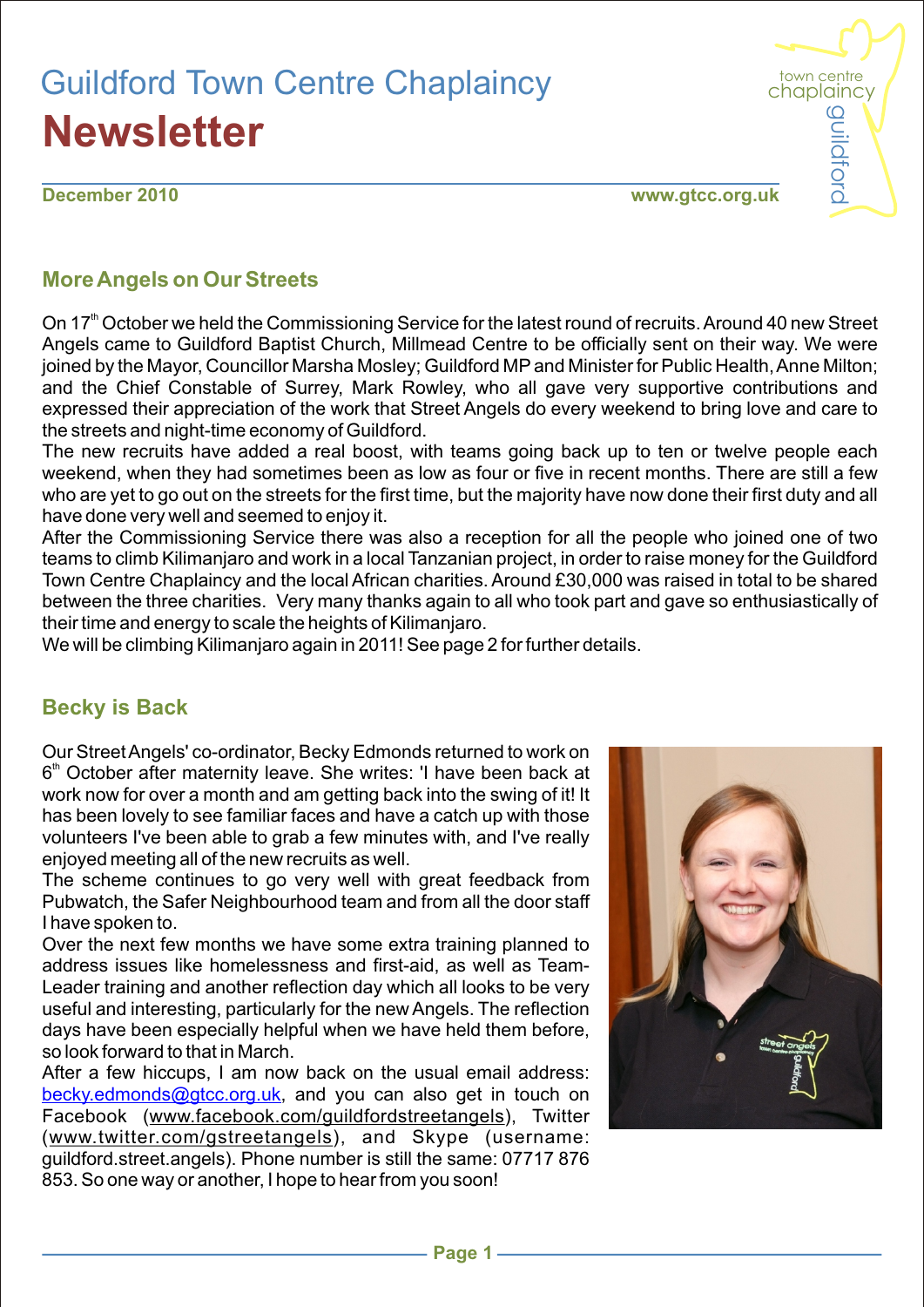# Guildford Town Centre Chaplaincy **Newsletter**

#### **December 2010**

## **The Long Drop**

We have been invited to take part in an event at Guildford Cathedral in June next year, and as part of that Rod Boreham, our Town Centre Chaplain, is going to take on the challenge of abseiling down the Cathedral in order to try and raise money for Street Angels. Please support him! A sponsorship page has been set up at www.justgiving.com/Rod-Boreham

#### **Kilimanjaro 2011**

Following the success of the teams who climbed Kilimanjaro in 2010, we are again proposing to send teams of volunteers to Tanzania in June 2011. At 5895m, Mount Kilimanjaro is the highest freestanding mountain in the world and the roof of Africa.

You could make a difference working with a local partner charity in Northern Tanzania, have an amazing adventure at the same time, and raise money for the Town Centre Chaplaincy and local charities. For more details call 07802 957938 or email julian.lomas@gtcc.org.uk

#### **Empowerment Champions 2010!**

Street Angels were awarded first place at the awards ceremony of the South East Empowerment Partnership and are, therefore, Local Empowerment Champions 2010, with a cheque for £1,000. As the winners they will also be put forward to the regional finals where there is a first prize of £5,000. This is obviously a reflection on all the Street Angels for the professionalism and dedication they show on the streets and the brilliant contribution they are making to the wellbeing of our community. It obviously doesn't go unnoticed.

### **Fundraise for GTCC on eBay**

You can now donate some or all of the proceeds of your eBay sales to Guildford Town Centre Chaplaincy. Selling things you no longer need on eBay is simple, fun and a great way to ensure they go to good use with someone who wants them - beats recycling any day! And now, when you sell stuff on eBay you can donate between 10% and 100% of the proceeds to Guildford Town Centre Chaplaincy. All you have to do is visit our home page on eBay (<u>http://donations.ebay.co.uk/charity/charity.jsp?NP\_ID=39882</u>) or find us when you list items through eBay's sell for charity function. So why not give it a go, you can help GTCC and the environment at the same time!